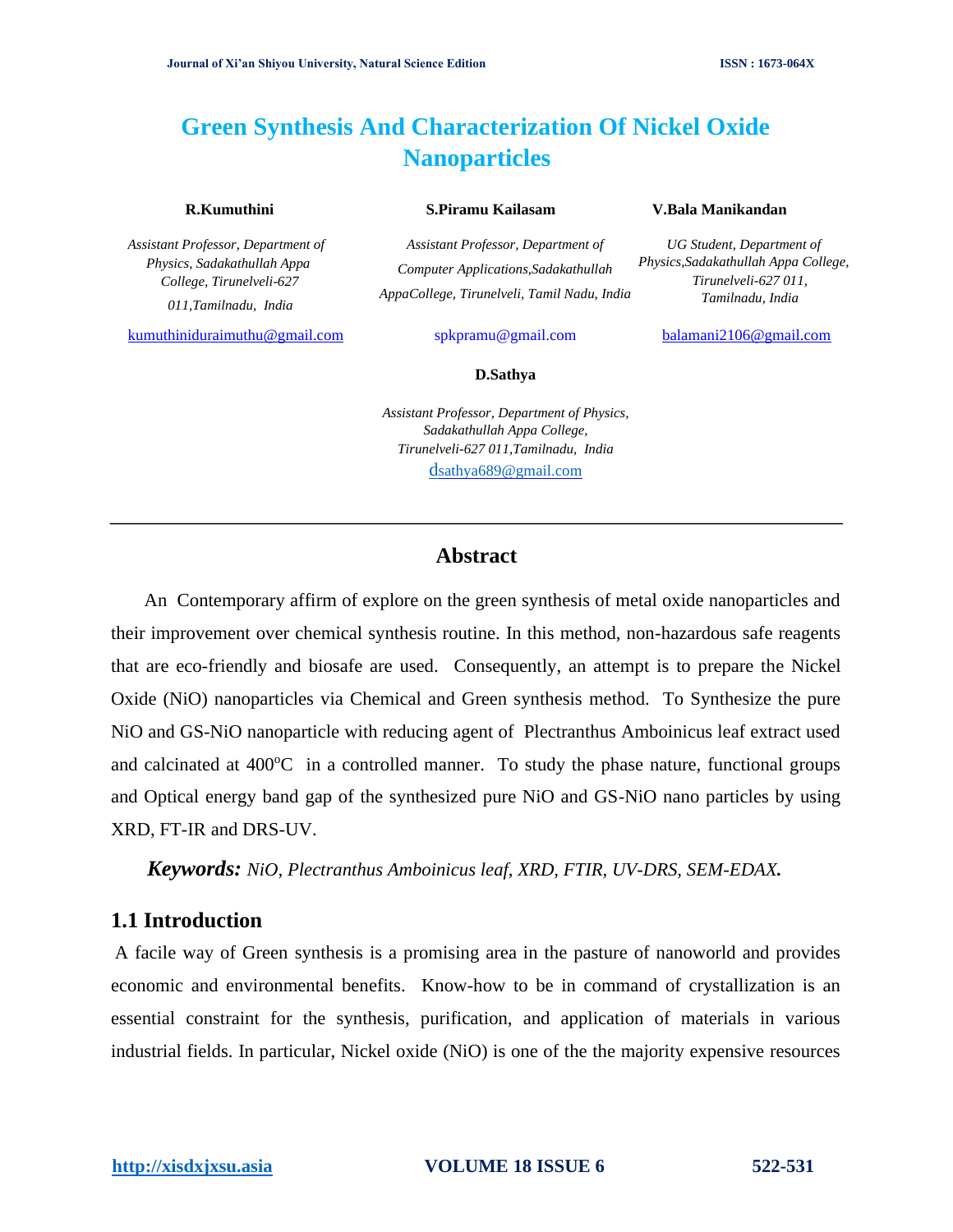in the cram of its electronic and optical properties, which are tough subjective by the various morphologies, crystal sizes, dimensions, and aspect ratios.

Nanoscience, the stage imperative in our universe, also it is considered a next planet in research field. Numerous researchers cover green synthesis routes for the preparation of metal oxide nanoparticles using unique plant. In few decades, nickel nanomaterials have been synthesized in various forms like nanotubes, nanorods, hollow spheres, nanobelts, nanoprisms, and hexagonal flakes. Synthesis of nickel oxide nanoparticles using pomegranate peels and fungal biomass are an alternative to chemical synthesis.

From the optical study shows that the energy band gaps of NiO direct allowed band gap is 3.47 eV **[M. Ghougali et al., 2016, Muhammad Imran Din and Aneela Rani, 2016, A.K Sharma et al., 2015**]. The optical absorption spectra of NiO nanoparticles have been reported that the band gap value of NiO films was found from 3.64 eV to 3.86 eV. This shift predicts that there is an increase in band gap value ( $Eg = 3.86$  eV), which is due to the reduction in particle size (D = 9.72 nm) [**Nurul Nadia Mohd Zorkipli et al., 2016**].

This investigations have not yet reported that the synthesize of NiO nanoparticles using Plectranthus Amboinicus leaf broth. In this Green synthesis method are requisite to circumvent the making of superfluous or detrimental by-product during the upsurge of dependable, sustainable, and eco-friendly synthesis procedures.

## **2. Materials and Methods 2.1 Materials**

Materials used for the synthesis process were Nickel Oxalate dihydrate (Ni(OH)·2H2O),Sodium Hydroxide (NaOH) and Plectranthus Amboinicus leaves.

#### **2.2 Characterization Technique**

In the present study the samples were characterized using the following analytical techniques XRD, FTIR, DRS-UV and SEM-EDAX. X-ray diffraction (XRD) study were recorded from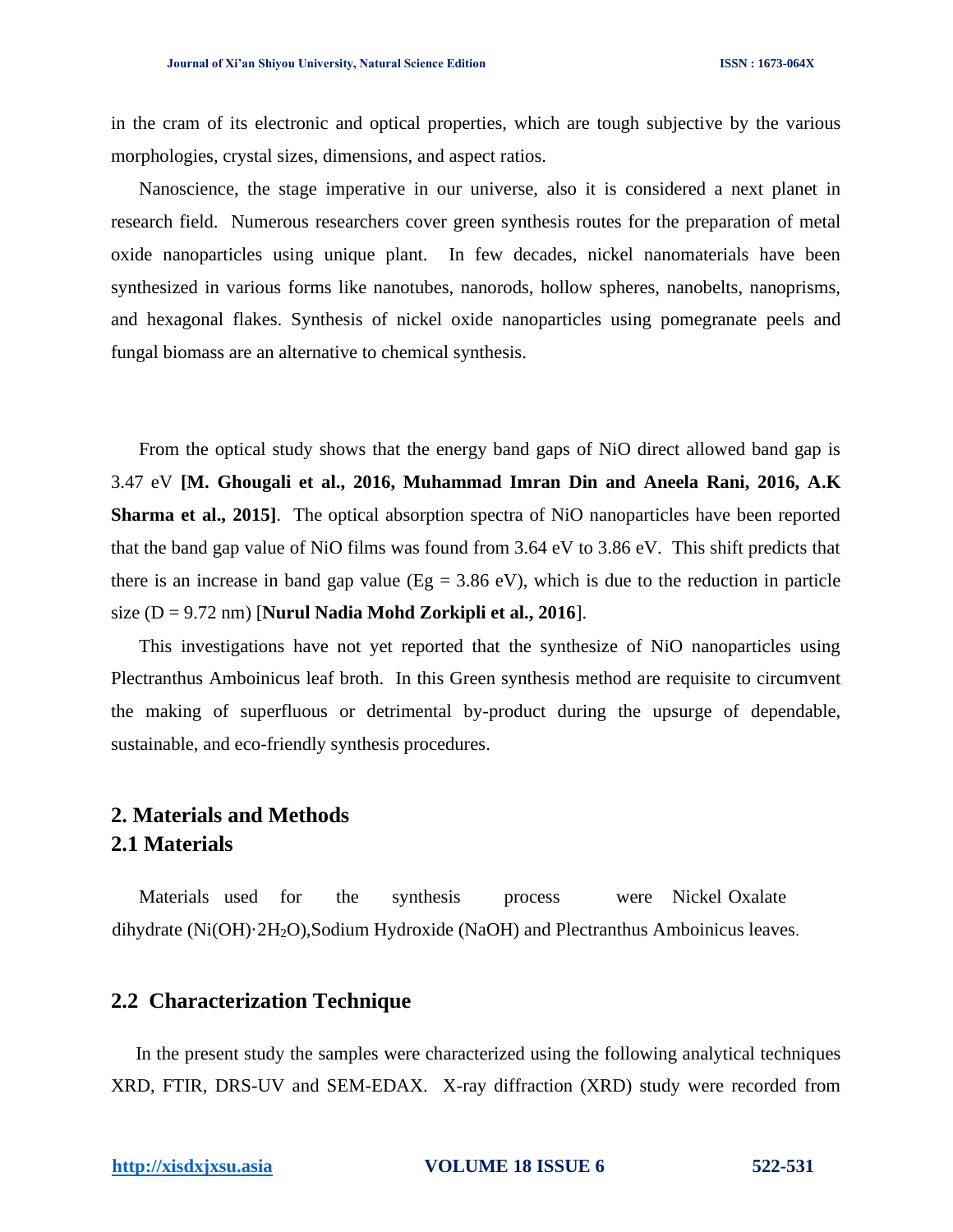Alagappa University, Karaikudi, Tamil Nadu using XPERT- PRO diffractometer with Cu anode materials (K-Alpha = 1.5406 Å). and Fourier Transform Infrared Spectroscopy (FTIR) & SEM-EDAX were confirmed through Kalasalingam University, Krishnankovil. Ultraviolet Visible-Diffuse Reflectance Spectroscopy (UV-DRS) Spectra were recorded in VOC college, Tuticorin.

### **3. Experimental Procedure**

#### **3.1 Synthesis of Nickel Oxide**

In the typical procedure, 50 ml of 3N solution of Ni(OH)·2H2O was made in distilled water and mixed NaOH and the same procedure for synthesized GS-NiO nanoparticles using Plectranthus Amboinicus leaves extract instead of NaOH for green synthesis method. The solution was maintained at constant stirring for 3 hours under controlled manner. The bluish green precipitate solution was obtained and it was rinsed with de-ionised water until the pH becomes neutral. The precipitate was dehydrated in a hot air oven at  $80^{\circ}$ C. Finally, Bluish green powder was crushed and then calcined at 400°C for 1 hour. Hence we collect NiO and GS-NiO nanoparticles for further characterization study.

The phase analysis, functional groups and optical absorption properties of pure NiO and GS-NiO nanoparticles were characterized by XRD, FTIR, DRS-UV and SEM-EDAX techniques.

#### **4. Results and Discussion**

#### **4.1. X-Ray Diffraction (XRD) Study**

From the figure 4.1 demonstrates the XRD profiles of the NiO and GS-NiO nanoparticle prepared without any surfactant. The diffraction peaks were coincide with JCPDS card no: 471049, and the observed patterns can be explicitly recognized to the existence of cubic crystallites. Good crystallinity of NiO is received by the increase of crystallinity and its size can be effectively achieved after annealing treatment [**Muyang Shi et al., 2021**]. The crystal size of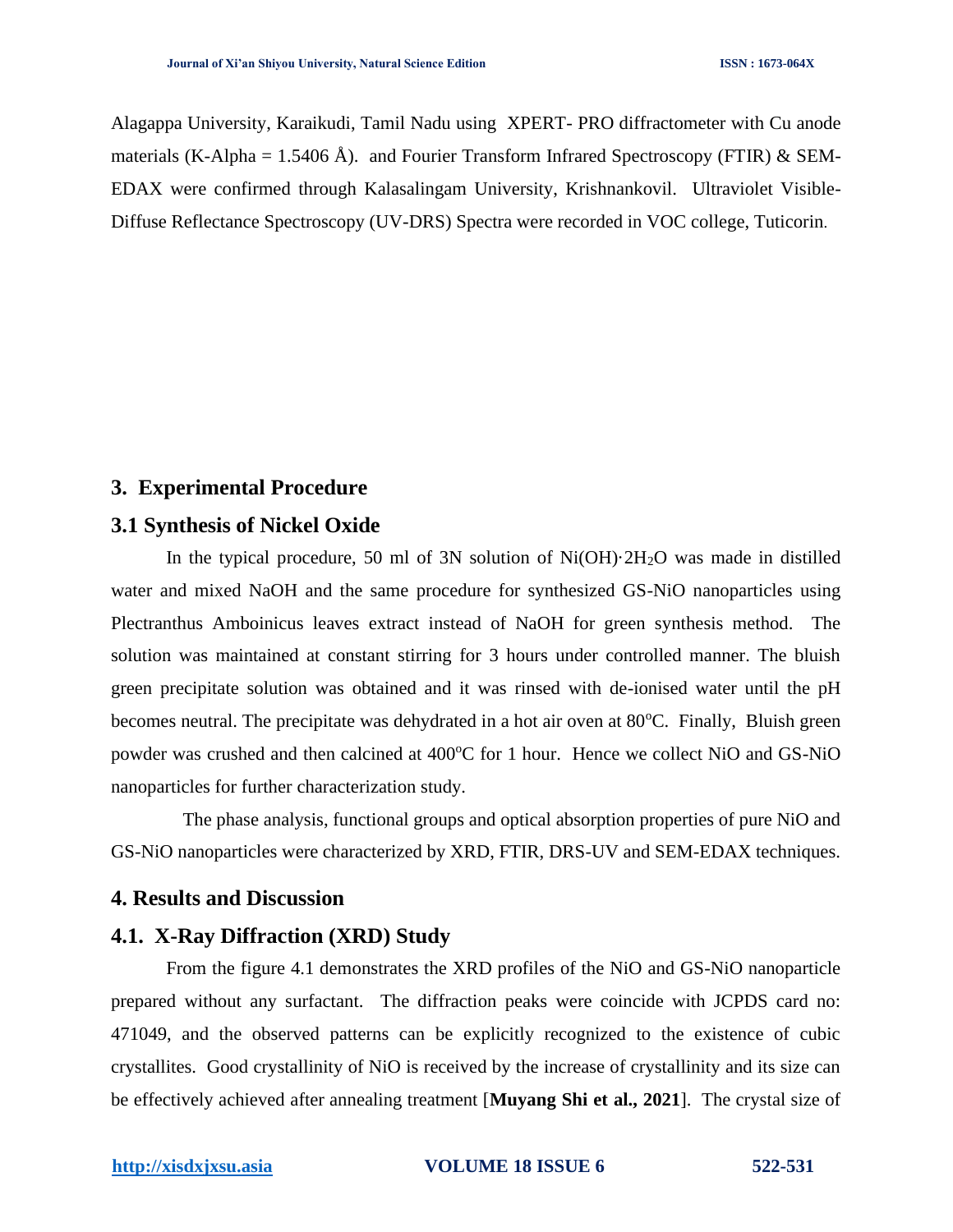NiO and GSNiO nanoparticles was calculated from FWHM and the value is 40.85 nm and 30.54 with respectively.

That the green synthesis of nanoparticles which reduces the particle size and enhances the strength counterpart. The peak intensity markedly increases with an increase of calcination process. The incorporated of NiO and GS-NiO nanoparticles and the temperature is the vital part crystalline phase formation.



**Figure 4.1. XRD Spectrum of NiO and GS-NiO Nanoparticle** 

#### **4.1. Fourier Transformation Infrared Spectroscopy (FT-IR) Study**

FTIR analysis reported the qualitative and quantitative elements mode of vibrations. The main functional groups of NiO and GS-NiO nanoparticles are identified using available literature and their band assignments are reported. In the Fig. 4.2 shows that the spectra of NiO and GSNiO nanoparticles were calcination at 400 °C.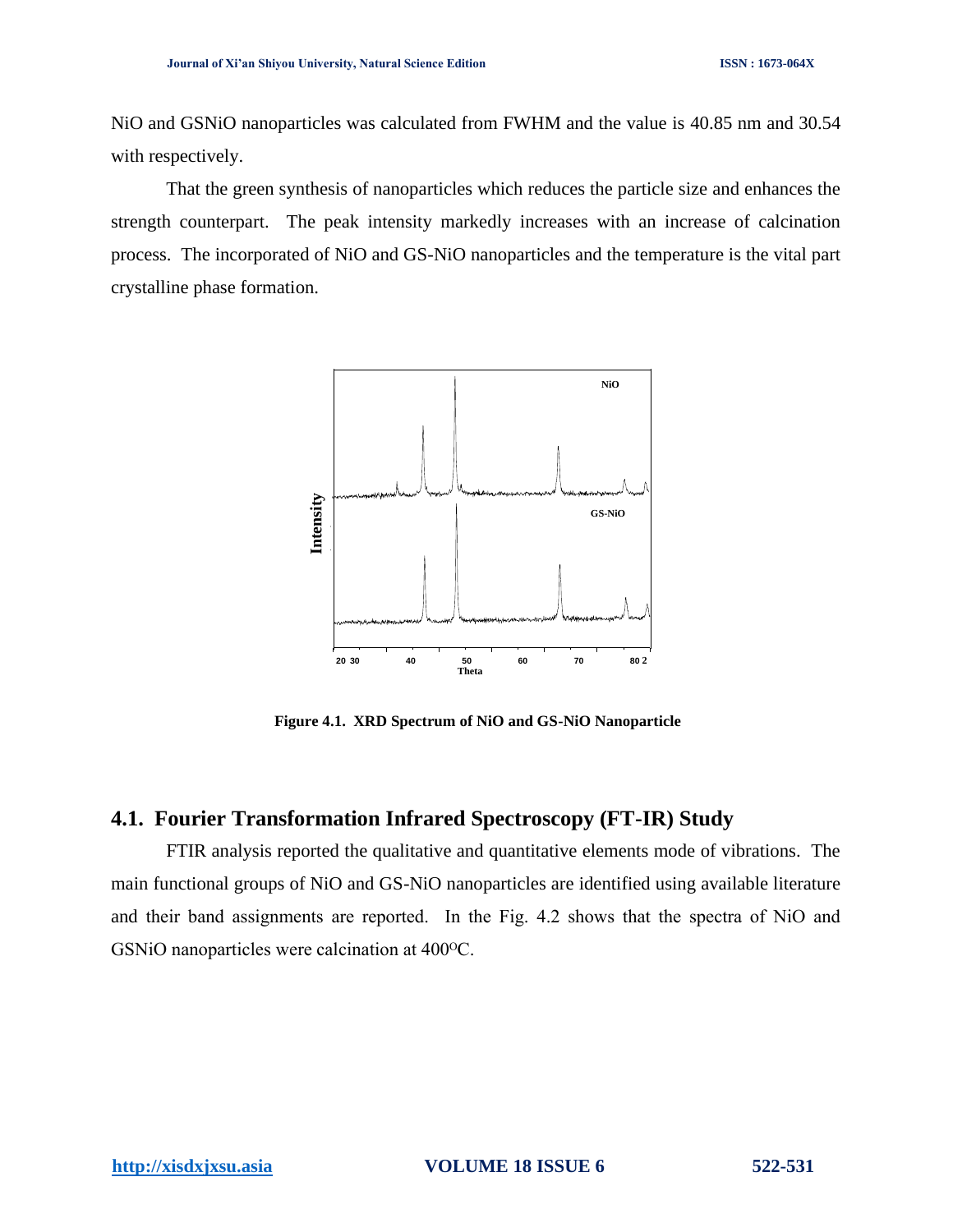

**4000 3500 3000 2500 2000 1500 1000 500 Wavenumber (cm-1 )**

**Figure 4.2. FTIR spectra of NiO and GS-NiO Nanoparticles** 

The broad peak centered at  $3441 \text{ cm}^{-1}$  is attributed O-H stretching vibration band and the weak band near  $1406 \text{ cm}^{-1}$  is assisgned to O-C=O carboxyl groups in vibrations mode. These observations provide the confirmation to the cause of hydration in the formation. The peak at 1504 cm<sup>-1</sup> serrated the carboxyl groups of the green synthesis nanoparticle. The wavenumber shift is higher in GS-NiO nanoparticle than the NiO nanoparticle. The peak value at  $662 \text{ cm}^{-1}$  in NiO and the higher shift occurs at 682 cm<sup>-1</sup> in GS-NiO particles.

The peak at  $682 \text{ cm}^{-1}$  indicates the nanocrystalline nature of NiO wagging vibration mode. The band around at 651 cm<sup>-1</sup> corresponds to in-plane bending mode of vibration of NiO and also the peak at 575 cm<sup>-1</sup> indicated that the bending vibration of NiO particles **[Omolola E. Fayemi et al., 2016, M.K. Mahmoudabad et al,. 2011, Nisha J Tharayila et al, 2008**].

### **4.3. Diffuse Reflectance Spectroscopy (DRS-UV-Vis) Study**

The Optical study is recorded on DRS UV-Vis absorption spectrophotometer to facilitate determines the energy bandgap value of NiO and GS-NiO. From the Fig.4.3. shows that the hint of the NiO and GS-NiO nanoparticle calcinated at 400°C. The peak absorbance of photon energy in the visible region ranging from 320 to 400 nm indicates the good fascination nature of NiO and GS-NiO nanoparticles. An energy band gap and the transition of both samples were firm by Kubelka-Munk function

$$
F(R) = \frac{(1-R)^2}{2R}
$$
 .... **I**

**[http://xisdxjxsu.asia](http://xisdxjxsu.asia/) VOLUME 18 ISSUE 6 522-531**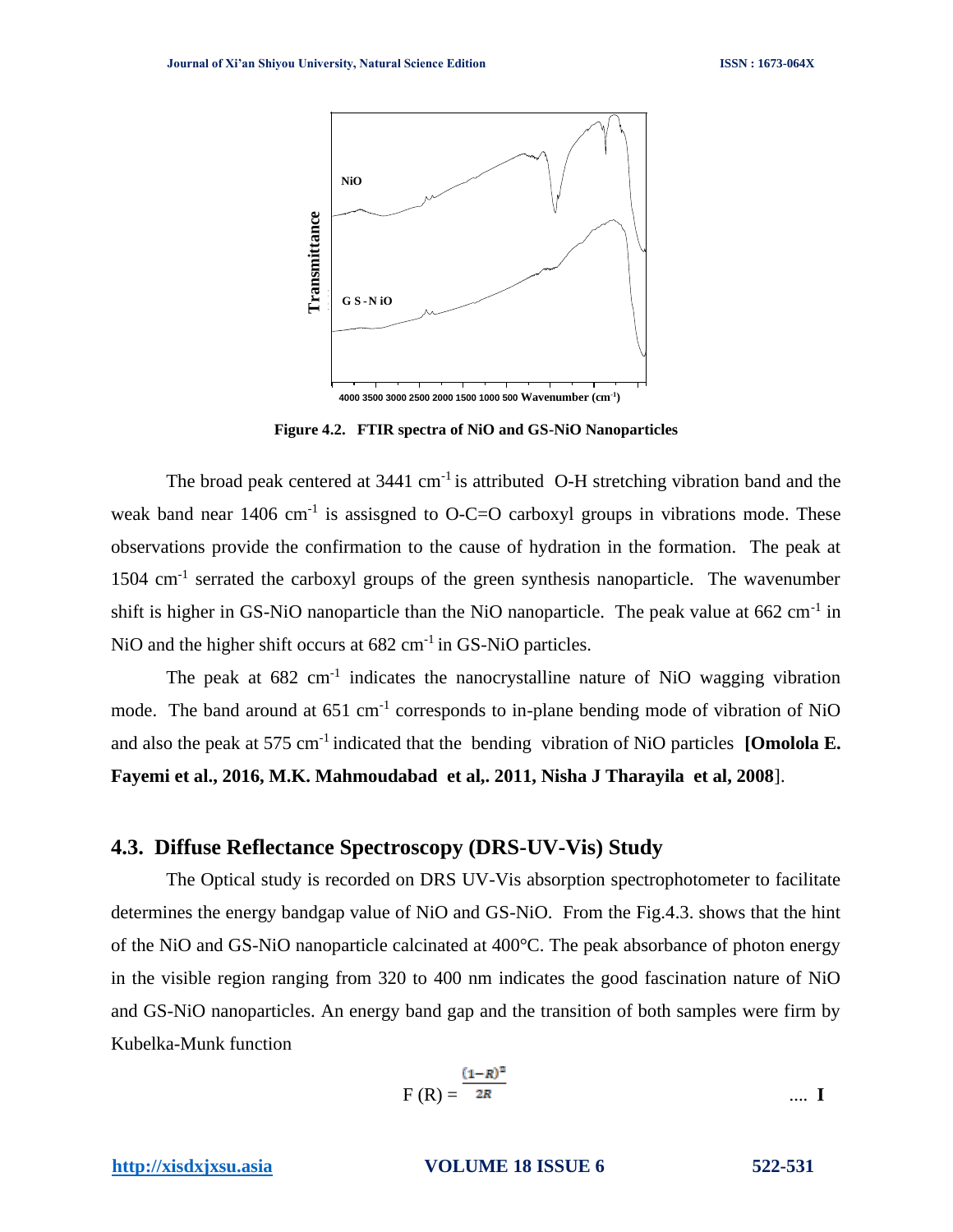An indirect band gap of NiO and GS-NiO was calculated by plotting [F(R)\*hv] vs the energy of photon (eV) is offered in the fig. 4.4. From the tauc plot was extrapolated to get the energy band gap  $(E_g)$  value is 3.5 eV and 3.4 eV with respectively.



 **Figure 4.3. DRS Spectrum of NiO and GS-NiO Nanoparticles** 



**Figure 4.4. Tau Plot of NiO and GS-NiO Nanoparticles** 

Wavelength of absorption spectra increases or above the cut-off region the absorption is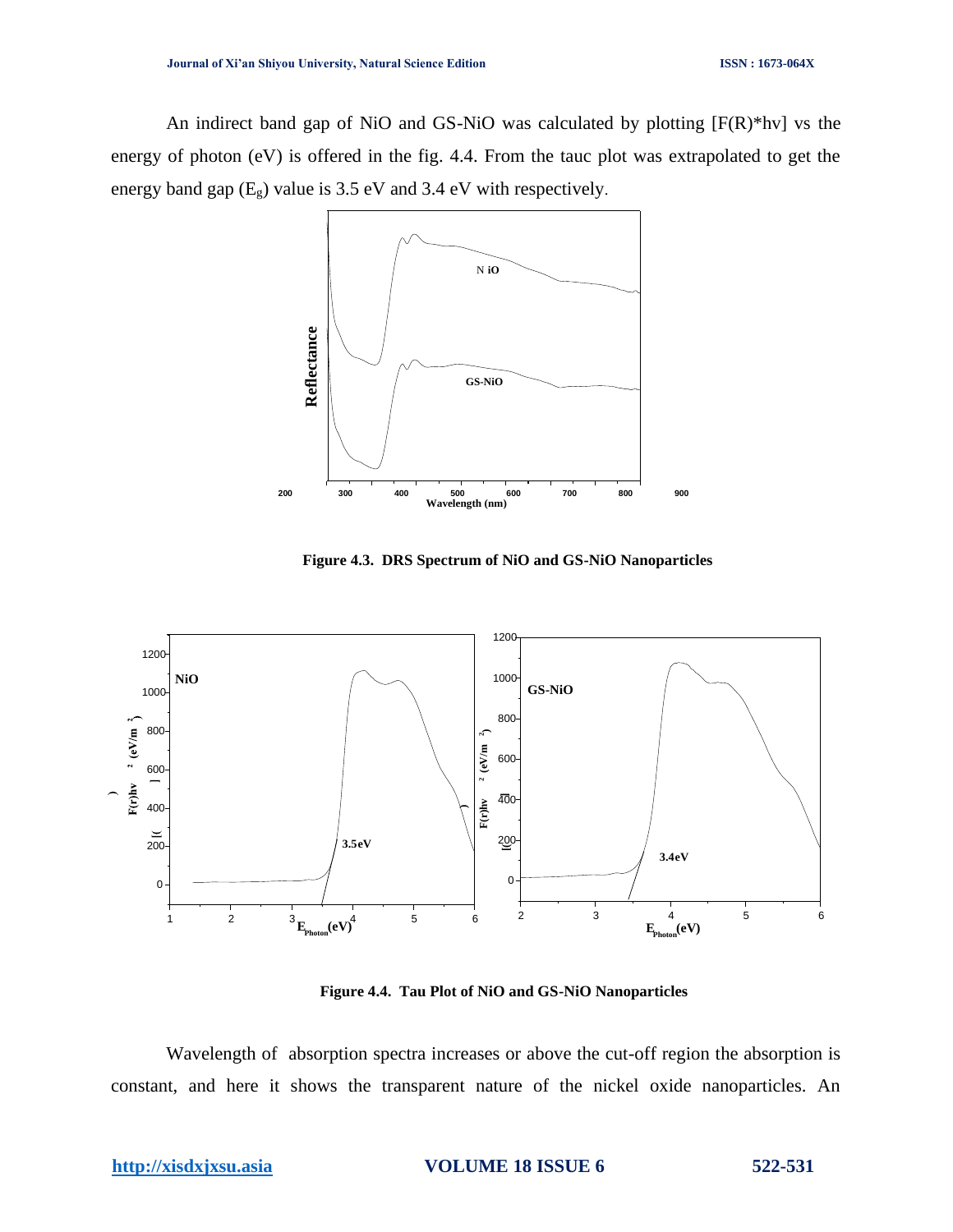absorption spectrum of NiO nanoparticles monitored at 354 nm. [**Amrut. S. Lanjeet al, 2010].**  The absorbance wave length values is 344 nm and it very closely matched with the reported values[**Ansilin et al, 2016**].

### **4.4 Scanning Electron Microscopy (SEM) Study**

The SEM micrographs with EDAX reports the NiO and GS-NiO nanoparticles are shown in Fig. 4.5. The surface morphology of the samples was recorded with low and high magnification. The weight percentage of elements in the samples is reported through EDAX spectrum. The surface texture of the nickel nanoparticles are within and morphology study has found out the synthesized nickel nanoparticles are moderately spherical with thorn like structure.

The SEM observations of the NiO and GS-NiO nanoparticles make known that the shape of the Ni particles is nearly spherical and the circulation of the particles **[Huazhi wang et al, 2008].** For this rationale it may be implicit that the tentative circumstances will pull off the mono-disparity and consistent profile **[A.D. Khalaji et al, 2014 & Ivan Z.Zahariev et al, 2016]**. And it indicates that the Co crystals are formed by aggregation of smaller crystallites during the synthesis process and the morphology of NiO and GS-NiO nanoparticles is much uniform.

 Various shapes are seen in the morphological texture of the NiO and GS-NiO nanoparticles in with various magnifications. The particles are in flower shape at the high magnification of 50.00KX. The flakes structure and hexagonal shape of the NiO and GS-NiO particles are noticed with 200 nm approximate size were also observed. Even homogeneous spherical partiles with porous structure are seen in low magnification.

Visualized images indicating the variation in particle sizes and the average size estimated was 200 nm NiO and GS-NiO nanoparticles with respectively. The natal molecules could probably act upon twofold functions of pattern and stabilization of nanoparticles in the combination method.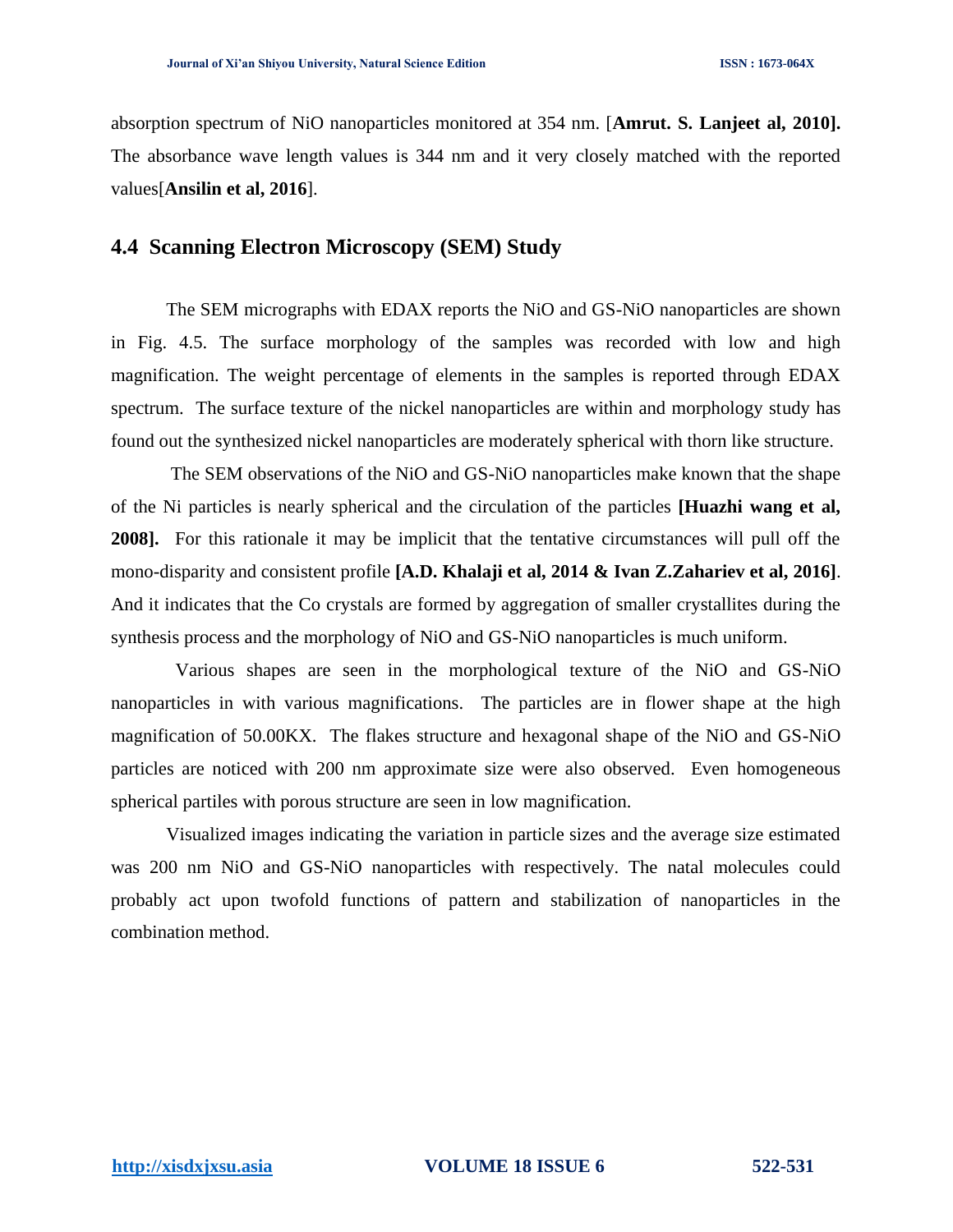

**Figure 4.5 SEM-EDAX Mirographs of Ni-Co Nanoparticles** 

### **4.5 Energy dispersive X-ray (EDAX) analysis**

From the report confirms that NiO and GS-NiO was present approximately 95% (by wt.) with oxide composition **[R. Manivann et al, 2015].** The texture surface of all images shows that the particles were identical and sphere-shaped and also particles were in agglomerated condition.

### **5. Conclusion**

From this investigation, we conclude that the NiO and GS-NiO nanoparticles have been synthesized via Chemical and Green synthesis method with controlled stochiometry ratio. The cubic formation was identified for green and chemically synthesised NiO nanoparticles in the course of XRD study. Due to the formation of well crystalline peaks estimated the particl size. The average particle size are 40.85 and 30.54 nm of NiO and GS-NiO with respectively. The strong peak at  $682 \text{ cm}^{-1}$  is endorsed to the Ni-O stretching tremor form and 430 and 410 cm<sup>-1</sup>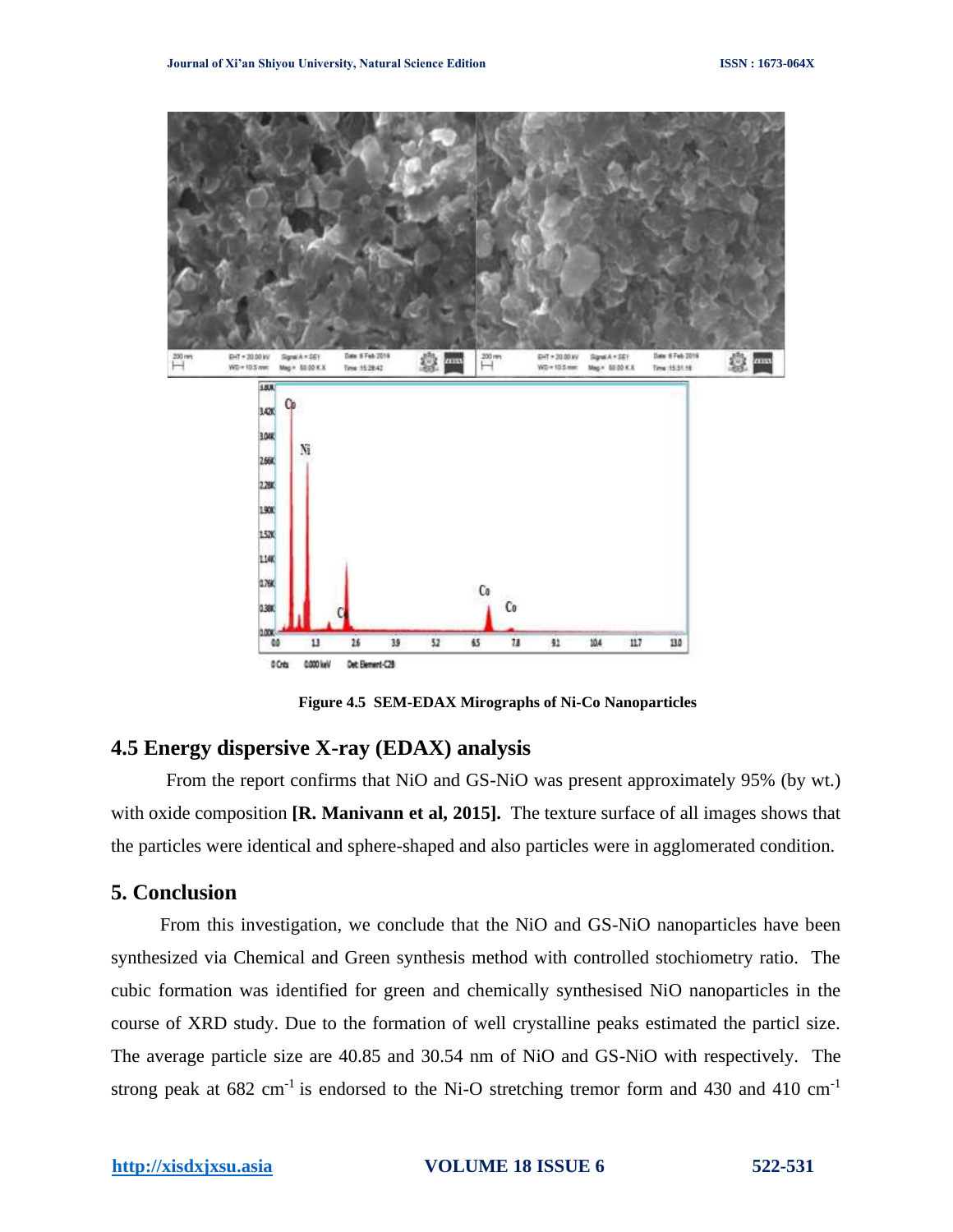represents the bending mode of Ni-O nanoparticle. The outer shell of a sharp band at 450 cm<sup>-1</sup> is confirms the synthesis of NiO and also it is the distinctive inclusion band for the Ni–O stretching vibration. The DRS spectra of both NiO nanoparticles reflectivity were present in the significant region. The peak absorbance of photon in the visible region ranging from 354 to 344 nm of NiO and GS-NiO, which indicates the GS-NiO particle is optimum than NiO particles. The morphology study shows that the hexagonal shape of the Ni and GS-NiO partiles are noticed with 200 nm approximate size were also observed. All the results well expected the synthesis technique be extended to prepare metal oxide nanostructures. The Optimum results have GS-NiO nanoparticle than the NiO particles.

### **Acknowledgement**

Authors are grateful for the preparation of the manuscript. The authors are also thankful to Manonmaniam Sundaranar University, Tirunelveli, Tamilnadu, India for supporting the Research work. The authors acknowledge to Heads Department of Physics, Sadakathullah Appa College, Tirunelveli for the providing lab facility.

### **Conflicts of Interest:**

The author(s) declare(s) that there is no conflict of interest regarding the publication of this paper.

#### **References:**

[1] M. Ghougali, O. Belahssen, A. Chala, J.Nano-Electron. Phys. 8 No 4(2), 04059 (2016).

[2] Muhammad Imran Din and Aneela Rani, International Journal of Analytical Chemistry, Article ID 3512145, (2016).

[3] Abhishek Kumar Sharma, Sameerah Desnavi, Charu Dixit , Utkarshaa Varshney, and Ankur Sharma,International Journal of Chemical Engineering and Applications, Vol. 6, No. 3, (2015).